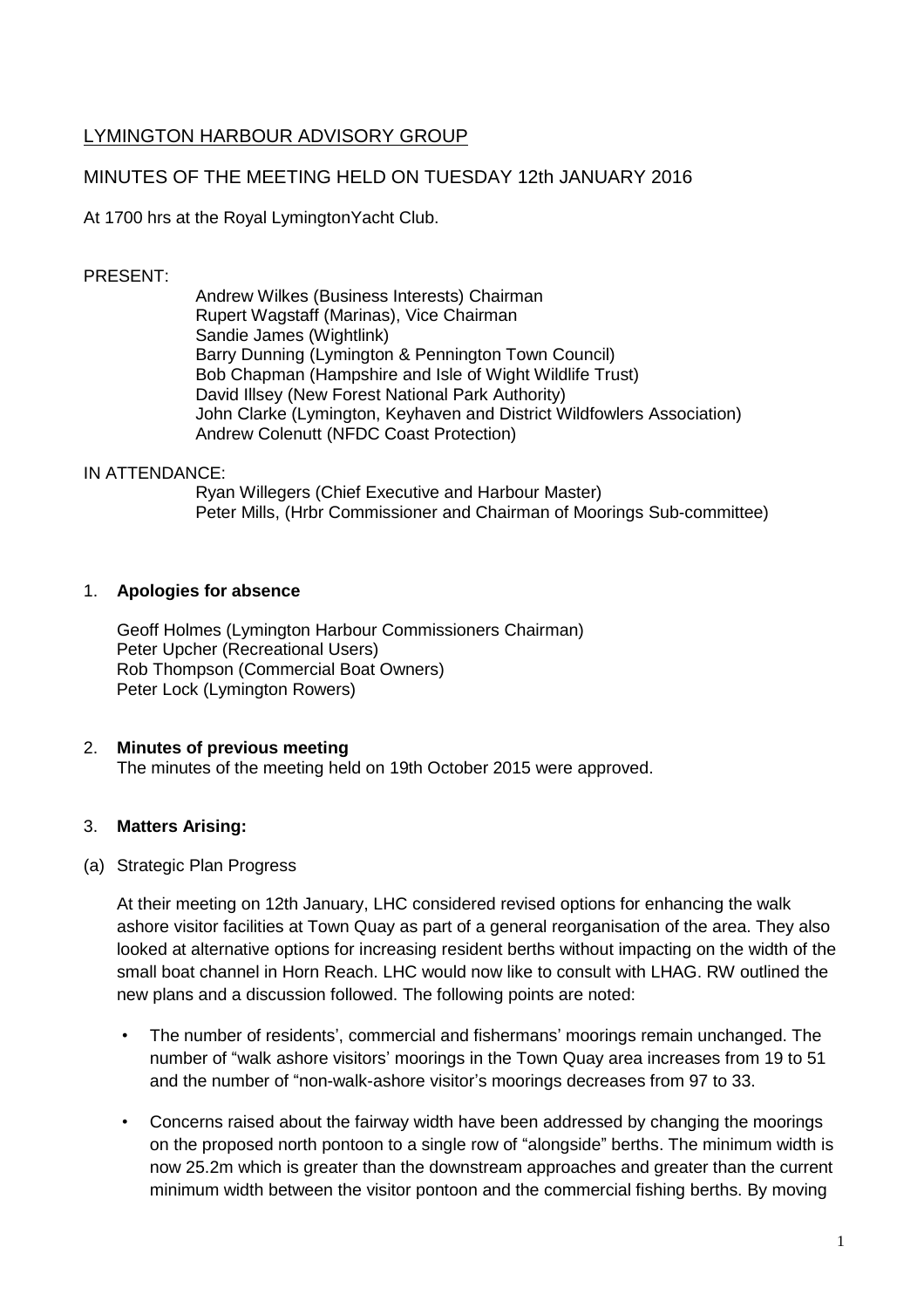the proposed commercial berth further downstream and by reconfiguring moorings the new plans also increase the available navigation space for fishing vessels maneuvering to access the commercial quay. The width of the channel between the slipway and Haven Quay also increases.

- At Graham Butler's request, RW & CF attended Town Quay after a sustained period of heavy rain to observe the tidal flows in the location where the previous proposal showed the fishermen's' berths. Although under the new proposal the fishermen's' berths had been relocated in line with feedback received, GB wanted officers to see that the previously expressed concerns were genuine. RW, CF and Graham Butler monitored the tidal flow where the fishing berths and channel access had been proposed under the previous plan and RW reports that the tidal flows were minimal and not sufficient to be a cause for concern for manoeuvring boats as, while there was a lot of flood water coming under the bridge it was further out towards the existing channel before the flow turned south east to follow the bend in the river.
- The southern berths on the north pontoon have yet to be allocated they may be used for visitors, sublets or residential moorings. LHC will consider the pontoon usage and make their decision following consultation. Vessels will not be rafted on these berths.
- LHC plan to apply for full planning consent for the scheme. It is uncertain whether or not this is necessary but it is to be done in the spirit of consulting as widely as possible with all stakeholders.
- The funding and business case calculations have yet to be finalised.
- JC asked about dredging in the proposed fishermans' area RW confirmed that the area is already dredged and would continue to be under the any new proposals.
- RW proposed that AW and he had a meeting with fishermen to discuss the scheme

It is also proposed to install a pontoon with 13 finger berths for small yachts on the northwestern side of the southern wave screen. These berths would be used for annual resident moorings (11 berths) and to help manage the movement of sublets around the river (2 berths). It is noted that space to keep tenders to serve these berths is limited. The small boat channel is unaffected.

LHC have requested LHAG's views on the proposals and, if possible, would appreciate them by the beginning of March. Members agreed to consult with parent organisations and endeavor to send their responses to AW by the last week of February so that he can collate them and advise LHC.

(b) Harbour Infrastructure - LTSC showers

Work commenced on the showers on Monday  $4<sup>th</sup>$  January and is expected to be completed by the end of March. As previously reported LHC will contribute up to 50% of the refurbishment costs up to a maximum of £70k towards the development of these facilities. This will be in the form of an advance service fee for visitors using LHC's Dan Bran pontoon to use the facilities for a fixed number of years – the number of years to be calculated based on an agreed formula.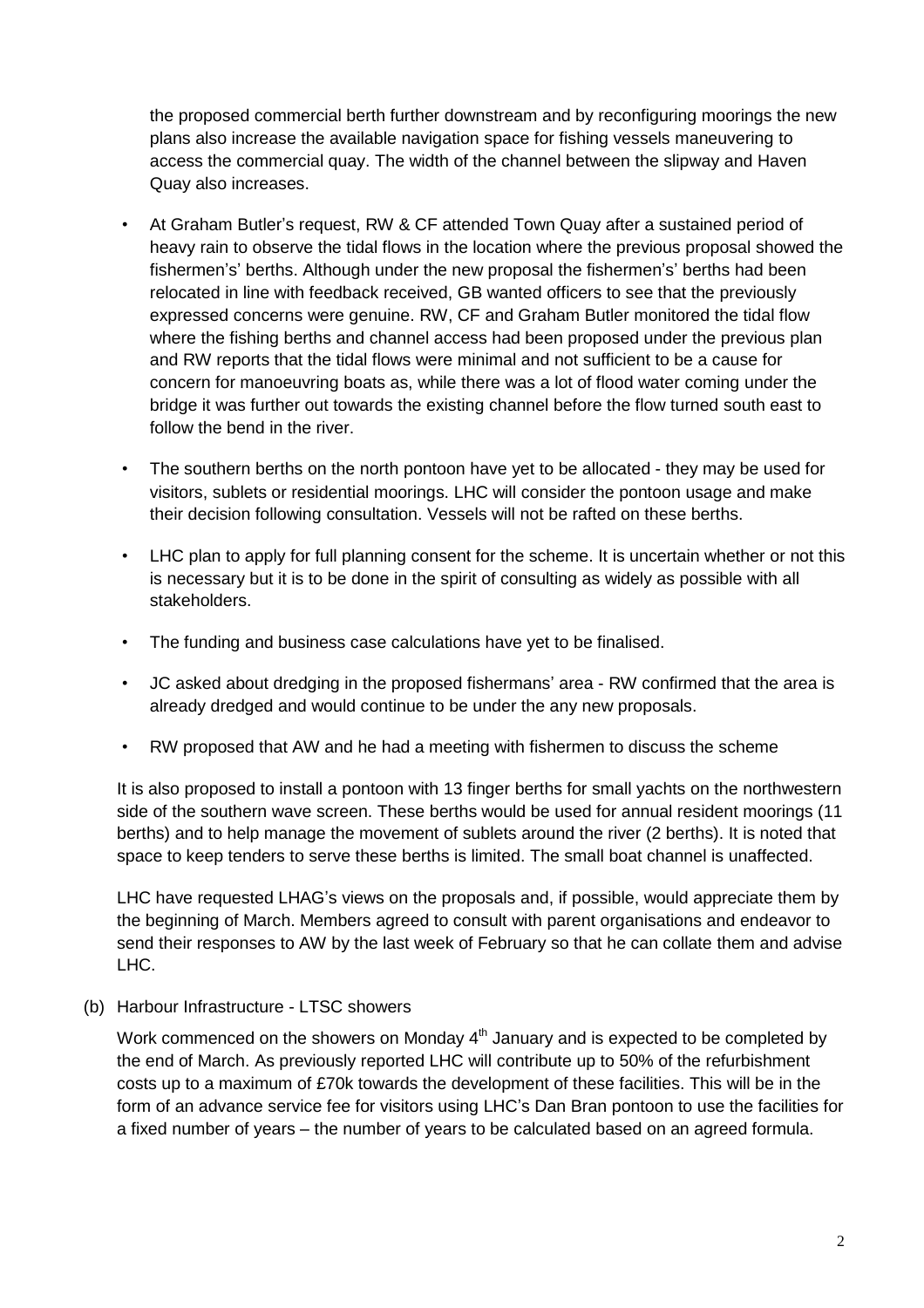# (c) Scoot Ferries

Unfortunately the new Scoot ferry service between Lymington and Yarmouth which started on the 1<sup>st</sup> September ceased trading on the 19<sup>th</sup> December. An official receiver has been appointed. LHC has filed a claim with the official receiver for outstanding harbour dues in the sum of £4.3k excl VAT. Harbour dues revenue received from Scoot during the trading period amounted to £11.6k plus VAT.

It was noted that there is now no late night ferry service which is a loss for both the Lymington and Yarmouth communities. LHAG would support any efforts LHC's might make in future to encourage and support a new service. It was noted that LHC have to be fair and even-handed to all operators.

#### (d) New Website

The new Lymington Harbour website has been launched which LHC hope users will find attractive, informative and of more use than its predecessor. The new web site will allow LHC to keep people informed of changes and news more easily and improve customer communication. The new site also offers the opportunity to subscribe to receive electronic newsletters, local navigation updates and details of special offers. LHC will shortly circulate an initial eNews letter to make customers aware of the new site and associated features.

LHAG members who had seen the new site thought it was very good.

#### 4. **Commissioner re-appointments and recruitment**

Interviews took place in November and December to fill the vacancy arising from John Shiner's retirement as a Commissioner at the end of October.

The interview panel, which included the Vice Chairman of LHAG and Cllr Michael White as an independent person, have made recommendations for two appointments which were approved by the Commissioners at their meeting on the  $11<sup>th</sup>$  January. Two people have been offered positions: one to fill the immediate Commissioner vacancy and a second, with a strong finance skill-set, to be co-opted to have a handover period with Clifford Jakes (who chairs the Finance Committee) and who retires in October prior to full appointment.

At their meeting on the 11<sup>th</sup> January the Commissioners re-appointed Geoff Holmes as Chairman and Clifford Jakes as Vice-chairman.

#### 5. **Dredging and Habitat Recharge update**

(a) Wightlink Ferries Mitigation Scheme

The EMP (Environmental Management Panel), who are responsible for monitoring the scheme, met on the 19th November 2015 to consider the findings of the latest monitoring report which was issued on the 4th November. The key conclusions of the meeting were:-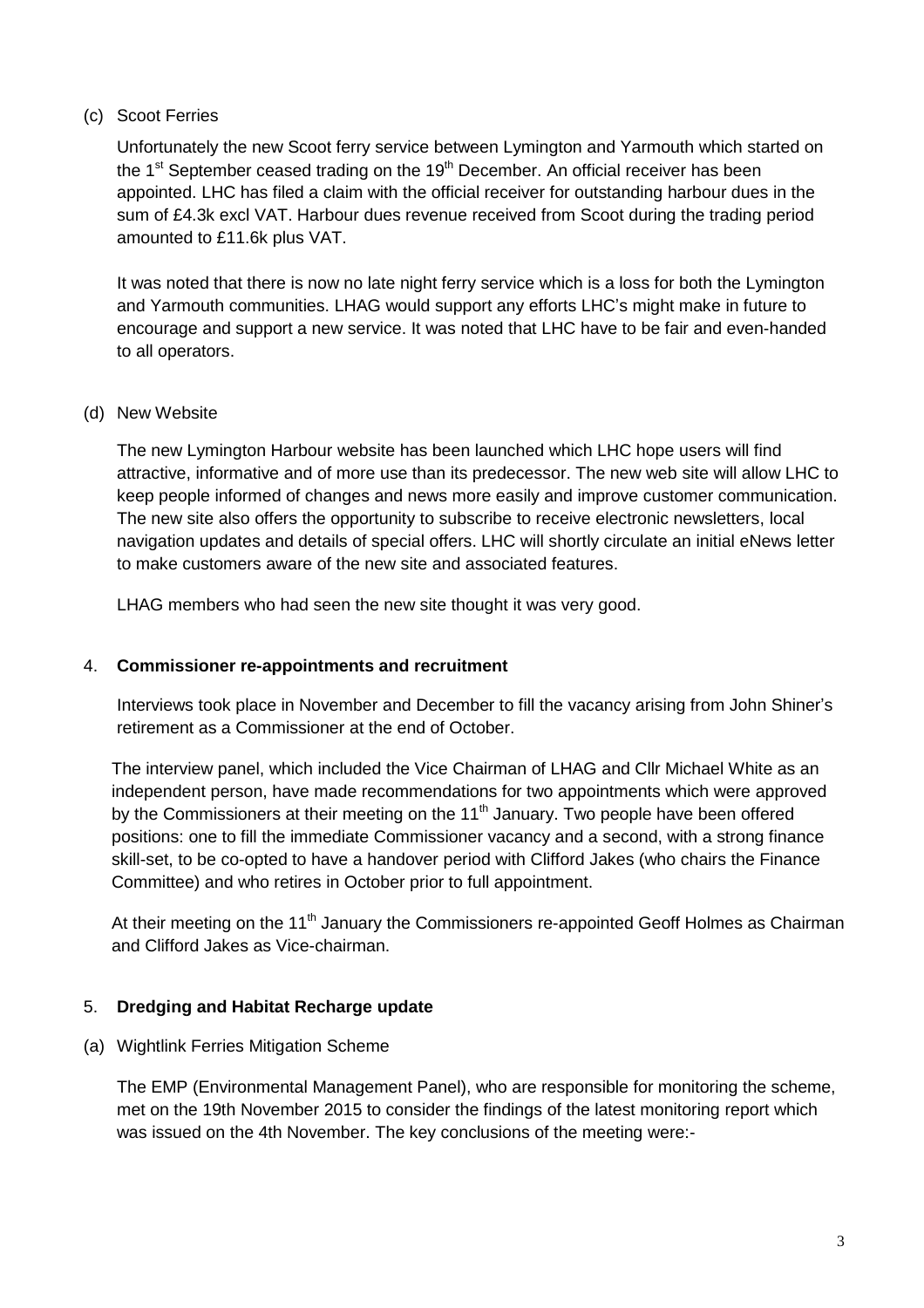- It was agreed that the recharge had worked very effectively. Since March 2013, the sediment had been retained and was ecologically functioning. Based on this evidence, and the result of the separate ferry monitoring work, there was confidence that there was no adverse effect on the integrity of the Solent European Marine Site (EMS) and that such an effect would not occur over the coming years.

- As a result, a 5-year pause in the monitoring programme was agreed and it was concluded that the next meeting of the EMP should be held in November 2020. The Panel was confident that the European Marine Site integrity would not be affected based on the evidence collected over the last seven years.

- The Panel accepted that, should any ferry effects arise (none had been seen to date), they would be slow and progressive over the 30 year lifespan of the ferry operations. Any unforeseen issues could be addressed in the future as they occurred.

- In 2020 the EMP would be able to consider monitoring work undertaken by NFDC and the Environment Agency as part of their routine coastal monitoring work and advise on further data collation and monitoring requirements. The EMP will also consider the need for mitigation measures if required. The Panel noted that, by that time, it would be able to evaluate more clearly the stability of the recharge against the changes that will have taken place in the Lymington Estuary.

The minutes of the EMP meeting and the monitoring report are published on the Wightlink website.

(b) LHC Boiler Marsh Bay Recharge

LHC's application to increase the quantities of mud licenced for placement as part of the three year bottom dumping trial at Boiler marsh was successful and a new licence was granted on the 13th November. The new licence totals have increased from 4,170 tonnes to 7,000 tonnes (year 2) and from 5,920 tonnes to 10,000 tonnes (year 3). Between the 2nd November and the 1st December 63 barge loads (6,883 tonnes) were placed for the year 2 allocation.

LHC are continuing to liaise with regulators on the monitoring requirements they would like to see in place to provide reassurance that intertidal mudflat communities around the deposition site will not be impacted should in the long term and will have chance to recover between dredging campaigns.

R Wag asked about the current status of the Boiler Marsh replenishment scheme. AC said that much of the mud has been retained and is being re-colonised with plant growth.

(c ) JC asked about the maintenance dredging currently taking place in the southern part of the river. RW explained that the navigation marks were re-aligned in 2010 to the edge of the channel. At that time it was agreed with Natural England that the waters within the channel would be dredged to maintain the channel. The waters outside the channel are within the SSSI. Dredging on the west side of the channel has been completed and the east side should be completed in the next two years or so. It is planned to dredge the east side of the channel south of Tar Barrel navigation post next year.